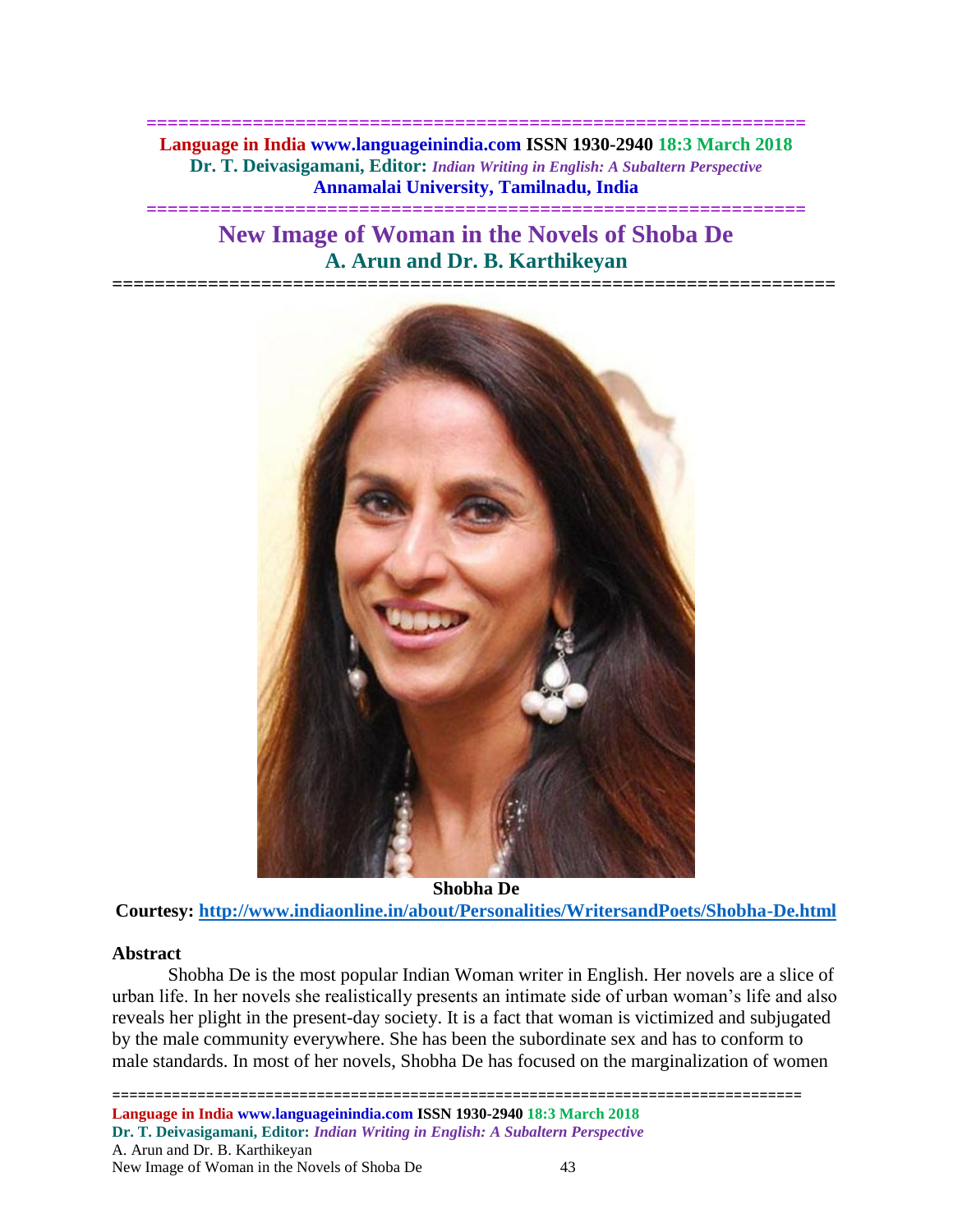in Indian society. She draws our attention to women's exploitation, discrimination and commodification. Shobha De rejects compulsory heterosexuality and suggests woman to woman relation or lesbianism is better than man to women relationship, which she has depicted in her novels. Reason being a woman can work up another woman better than a man; another reason can be the revolt of the women against the society and its norms which underrate women. Female homosexuality has several names namely lesbianism, sapphism, and tribadism.

# **Need to Study Shobha De**

In spite of the substantial contribution of Shobha De to Indian Novel in English, her novels have not been fully explored. Yet no elaborate work is carried out on her novels. In terms of research she has remained completed neglected. Therefore, the purpose of this study is to fill in the lacuna and also to highlight how De differs from the other Indian novelists writing in English. The following novels of Shobha De are analysed in the thesis, which are thematically classified into three groups: firstly, Socialite Evenings (1989) and Second Thoughts (1996) are the novels that deal with the themes such as Family, Marriage, Patriarchy, Quest for Identity, Struggle for Survival and Marginality. Secondly, Starry Nights (1992), Sisters (1992) and Strange Obsession (1992) move around the life in film industry, Bollywood and concentrate basically on lust and sex. And finally, the novels Sultry Days (1994) and Snapshots (1995) present the emancipation of women and project the ultra-

### **Indian Novel in English: Past and Present**

A modest attempt has been made to trace the development and value of Indian Novel in English, taking into consideration the substantial contribution made by the male as well as female writers to the development of Indian Novel in English. This chapter also highlights the shaping influences that contributed in the making of Shobha De as one of the famous writers of the modern era. From the historical perspective, Indian English Literature has passed through several phases such as Indo-Anglian, Indo-English, Indian Writing in English and recently Indian English Literature. Nowadays, the process of canonization of Indian English literature is completed and there is a bright prospect to it in the days of globalization. The intellectuals in India before Independence concentrated on the national awakening and the society in a realistic manner. It was a challenge for them to express distinctly an Indian sensibility in an acquired language. Bankim Chandra Chatterjee's only novel in English Rajmohan's Wife (1864) laid down the foundation for the first-generation novelists to record the rich heritage and social transformation in India. Both the male and female novelists followed him. Further, the year 1930's, with the emergence of Mulk Raj Anand, R. K. Narayan and Raja Rao on the literary scene, marked the real beginning of Indian Novel in English. In the post-Independence phase Indian Novel in English has been termed as the modern novel. Though Modernism came late to India, it has played an important role in shaping the second-generation novelists such as Bhabhani Bhattacharya, B. Rajan, Manohar Malgonkar, Khushwant Singh, Chaman Nahal, Arun Joshi, Kamala Markandaya, R. P. Jhabvala, Nayantara Sahgal, Anita Desai, Shashi Deshpande and a few others who have made a tremendous contribution to novel in the 1950s, 1960s and 1970s.

#### **1980s and Beyond**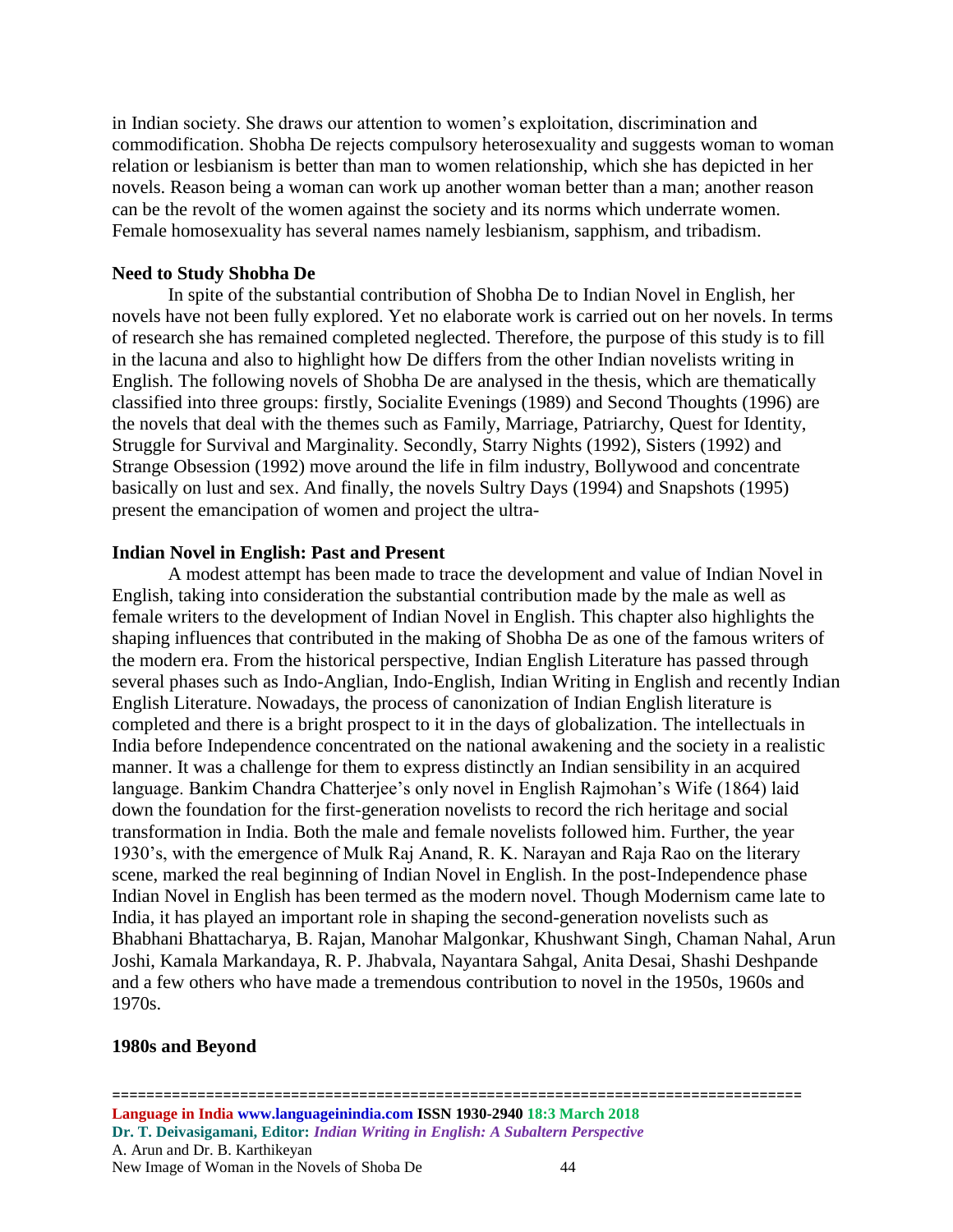Unlike 1930s and 1950s, the years of 1980s mark the significant stage in the growth and development of Indian Novel in English. Salman Rushdie's Booker Prize –winner Midnight's Children (1981) received an international acclaim and has become a major force in world literature. It has created the Indian tradition of fiction to which belong "Rushdie's Children" (The New York Times, 16 December, 1991), viz. Amitav Ghosh, Vikram Seth, Allen Sealy, Upamanya Chatterjee, Shashi Tharoor, Farukh Dhondy, Rohinton Mistry and Firadaus Kanga.The Indian Novel in English in the pre-Independence period mostly remained maledominated for a very few women novelists such as Toru Dutt, Raj Lakshmi Debi, Krupabai Sathinadhan, Swarnkumari Ghosal and Cornelia Sorabji emerged at the end of the nineteenth century. But during the post-Independence period there appeared a number of women writers on the literary scene like Kamala Markandaya, Ruth Prawer Jhabvala, Nayantara Sahgal, Anita Desai, Shashi Deshpande as well as younger generation of Githa Hariharan, Nina Sibal, Namita Gokhale, Shobha De, Suniti Namjoshi, Arundhati Roy and Kiran Desai (winner of Booker Prize for The Inheritance of Loss, 2006), who contributed significantly to Indian English Novel and helped its development.

Feminism, free-sex, alienation, identity crisis or an individual's struggle for freedom are some of the thematic concerns of these women writers. In their novels, the appearance of the new, fully awakened woman, ready to fight against the patriarchal norms in order to live a meaningful life, is a recent phenomenon. The female characters created by these novelists do not accept the low secondary status in a male-dominated Indian society, that is conservative. The central theme, therefore, is the emergence of 'new woman' in the fast-changing social milieu.

#### **Image of Subjugated and Marginalized Woman**

The Image of Subjugated and Marginalized Woman is devoted to the portrayal of the image of subjugated and marginalized women in Shobha De's novels with an emphasis on men's pride, incompatible marriages, traditional norms of behaviour and patriarchal social system as the real forces of the oppression and exploitation of women. Shobha De's novels are a slice of urban life. In her novels she realistically presents an intimate side of urban woman's life and also reveals her plight in the present-day society. It is a fact that woman is victimized and subjugated by the male community everywhere. She has been the subordinate sex and has to conform to male standards.

#### **Shoba De's Focus**

In most of her novels, Shobha De has focused on the marginalization of women in Indian society. She draws our attention to women's exploitation, discrimination and commodification. The women are treated with double standard. Subjugation and marginalization are the vital factors in their lives. They are never regarded as autonomous beings.

Karuna, the protagonist of Socialite Evenings, is the perfect example of the misery of women in India. She suffers due to the callous and non-responsive attitude of her husband. Her husband treats her as a mere object subjected to his will as a result there is a complete loss of her identity. Similarly, Anjali, a young socialite, also suffers much because of her incompatible marriage and her husband's oppressive attitude. Here, in presenting the picture of subordination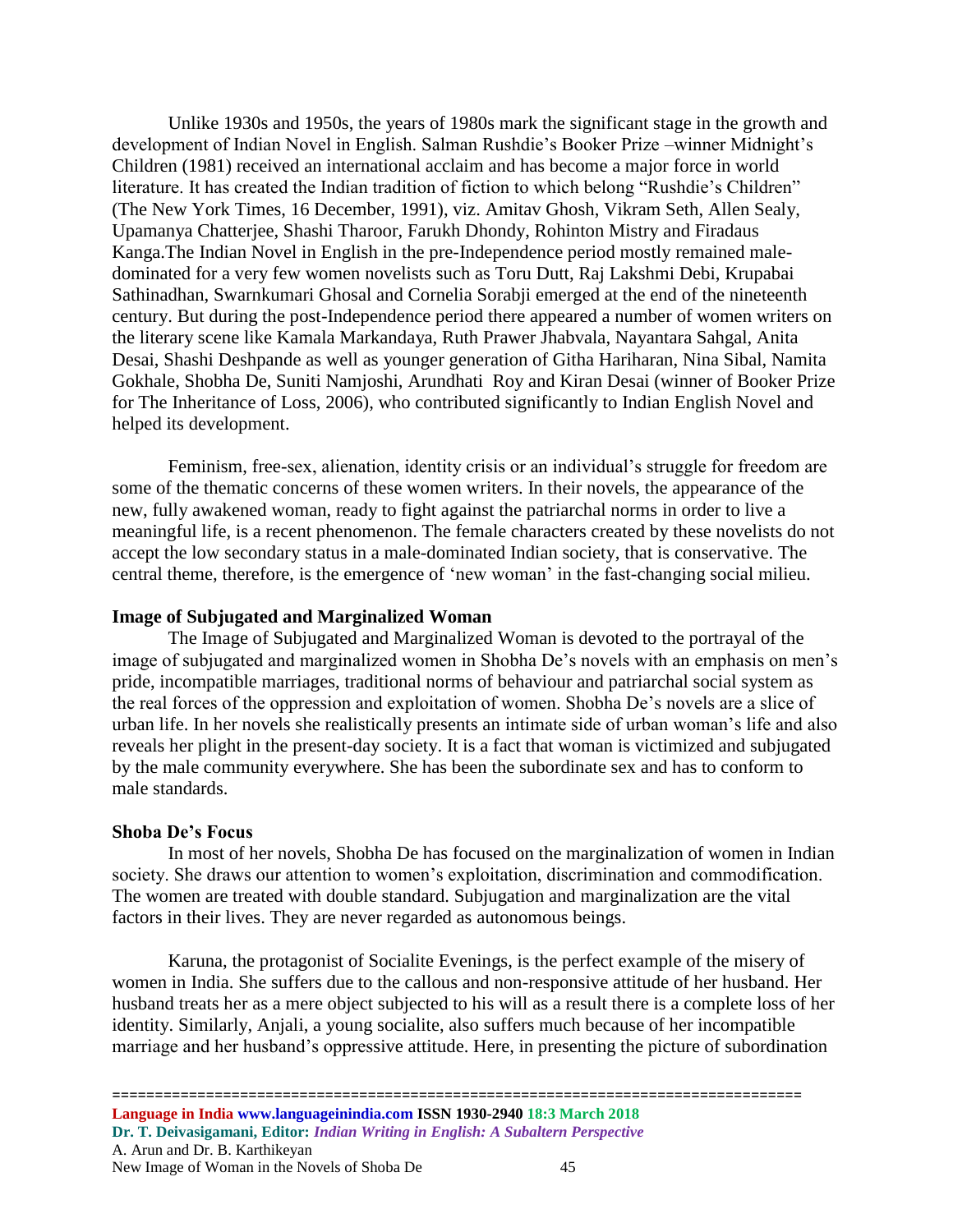and marginalization of Indian women, Shobha De's attack is not against the individuals, it is against the system that favours men and causes women's subjugation and marginalization.

In *Starry Nights* Shobha De has projected the shattering of human values in this glittering world of Mumbai cinema through the realistic portrayal of Aasha Rani, Geetha Devi, Malini and Rita. The other important aspect which Shobha De highlights in this and other novels is a woman's role in the oppression and suffering of her fellow woman. In our society, women illtreat and exploit women instead of showing love, respect and understanding for their own sex. As a matter of fact, Shobha De brings out the universal psychological truth that the woman is the enemy of the woman.

In *Sisters* Mikki Hiralal is oppressed, subjugated and exploited by Binny Malhotra, a true representative of patriarchal system. The novel Strange Obsession revolves around the lesbian relationship between Meenakshi Iyengar called 'Minx' and Amrita, the model from Delhi. This novel deals more with how one woman subjugates the other woman than the subjugation of women by men. Sultry Days has a male protagonist, God who says to Nisha that "one bitch is as good as another" (252). His attitude towards girls is– "use them and leave them" (8). Such attitude of men towards women clearly shows the miserable plight and marginalization of women in our society.

In *Snapshots* the women turn into useful plaything for men in patriarchal society. The ruling ideology that favours men prompts these women to fall prey to the designs of men. All the men presented in the novel are tyrants whereas the women – Aparna, Rashmi, Swati and Noor are all victims of male tyranny. Finally, the novel Second Thoughts is a sad tale of Maya, an oppressed wife. She suffers from marital disharmony because her husband Ranjan considers woman as a mere object. Though an engineer, Maya is not allowed to take up even a part-time job. Instead, her husband again and again reminds her of 'tradition'. It is due to Ranjan's traditional attitude and feeling of superiority, Maya feels herself trapped in a neglected and meaningless life.

# **Image of Rebellious Woman**

The Image of Rebellious Woman deals with the image of rebellious women and their varied ways of protest against their oppression and marginalization. As a result of their exploitation and subjugation, to assert their identity, these women turn rebellious. There is a transformation on their part. Now they are aware of their rights and hence revolt against the traditional norms and fight for equality in the male-dominated Indian society.

As a feminist writer, Shobha De's novels raise a strong protest against the maledominated Indian society where women are denied the freedom to act and live according to their will. In this fast-changing world, the role of women in the society too, has been changing fast, affecting greatly the sexual mores and social norms prevalent in the society. Shobha de reacts against the male culture and strongly detests the marginalization of women. She is the first to explore the world of urban women of higher social strata. In urban area male hegemony is no longer acceptable as women have started thinking for themselves. De's novels reveal her protest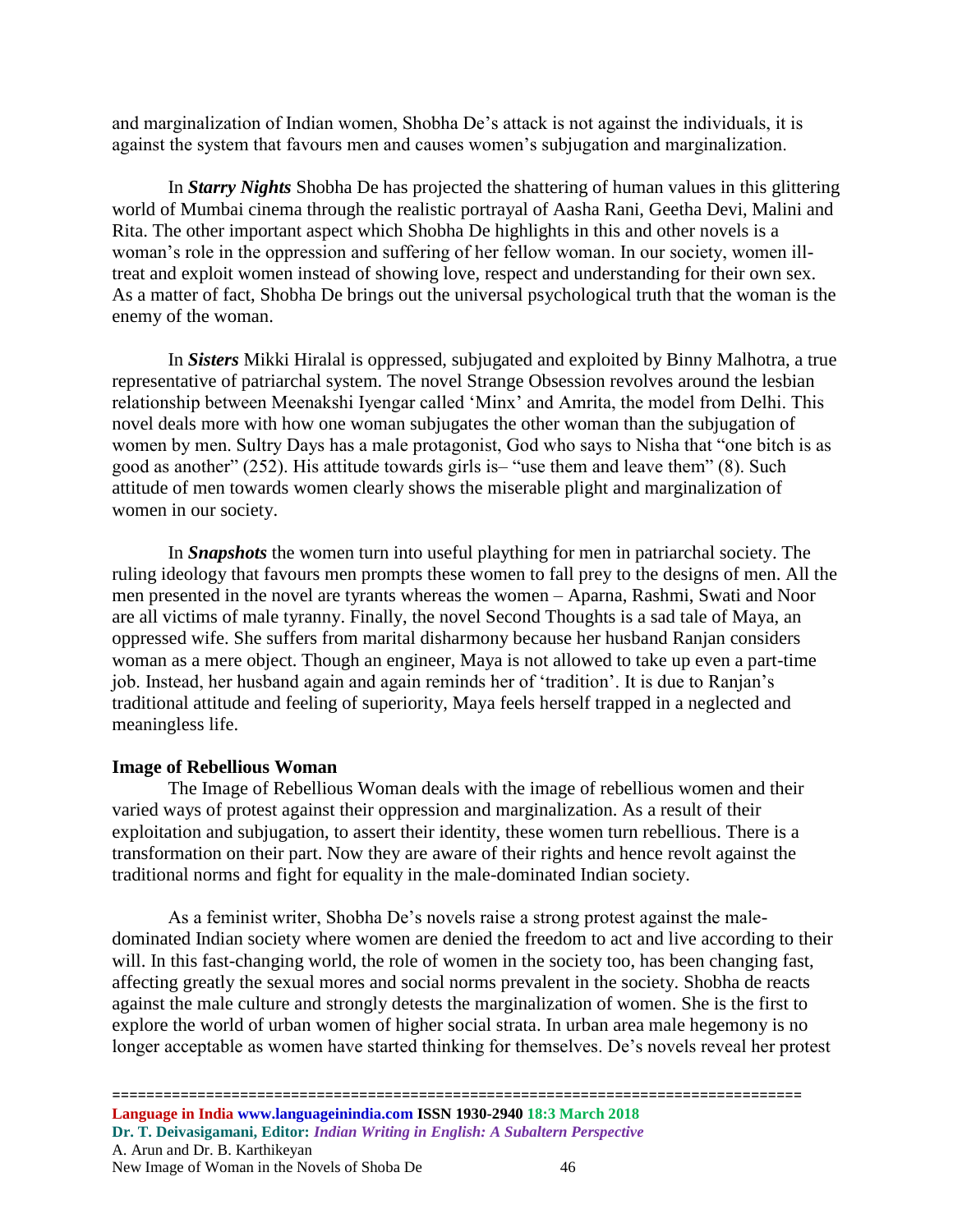against the image of woman as an auxiliary. She destroys this distorted image of woman and therefore, the female characters in her novels appear more powerful than men.

The journey of Karuna in Socialite Evenings is a journey from a middle-class girl to a self-sufficient woman. Her entry in the glamorous world of modelling and friendship with Bunty, are the acts of rebellion. After marriage she establishes extra-marital relationship with Krish, revolts against her insensitive husband and finally divorces him. She also rejects the ideas of her second marriage. She does not want to conform to the traditional image of woman anymore.

The women such as Karuna, Anjali and Ritu attempt to destroy the gender discrimination – the real source of women's oppression. The women in Starry Nights, in one way or the other, are related to the world of films. Aasha Rani, 'Sweetheart of the millions', breaks all sexual mores and social norms by her unusual and deviant behaviour. Nothing controls her desire to live a life of her own. Her sexual encounters with different men point out her sexual aggression. She defeats men at their own game and demolishes the mythical image of woman imposed by patriarchy. According to De 'sex is the bedrock of all relationships'. Her women: Aasha Rani, Rita, Linda, Shonali and others frankly discuss and practice sex. They are bold and rebellious who protest against their exploitation and strive to assert their identity. The concept of morality arising out of love for one and the same person is out-dated. This is well illustrated by Shobha De's *Sisters*.

The protagonist Mikki in her journey from a silent sufferer to a hard rebel, breaks all the age-old moral codes of the male-dominated world. She does not appear emotional or sentimental even on the death of her parents like the traditional Indian woman. Both Mikki and Alisha are not weak ladies of manners. On the contrary, they are pragmatic and as strong and efficient as man. The modern Indian woman who is at the centre of Shobha De's novels is not passive in nature. She protests strongly against the forces in male-dominated world, which threaten her very individuality. Next, Strange Obsession is Shobha De's rebelliousnovel. It highlights the lesbian relationship between Meenakshi Iyengar(Minx) and Amrita Aggarwal. Lesbianism itself is a threat to heterosexuality.In Sultry Days, the novelist presents a group of modern women who, when ill-treated, turn rebellious and protest. Nisha's mother protests against her husband's affair with his Sindhi Secretary. Sujata is another woman who does not lead a life which is defined by her husband. She makes her own rules. She has both male and female lovers. Further, the gettogether of six former school friends at Reema's house in Snapshots also reveals how the women are obsessed with sex and sensual enjoyment. They express their grievances against men in general and husbands in particular. They break the social norms and moral codes. Most of the women in the novel, bored with their husbands, seek new relationships outside marriage and challenge the patriarchal system.

In fact, Snapshots is the world of Shobha De's Women where men stand on periphery and women fight for power and supremacy. Finally, it is through the story of love and betrayal in Second Thoughts that Shobha De exposes the hollowness and hypocrisy of Indian marriage system. Maya, the central character is so depressed and frustrated by the traditional attitude of her husband Ranjan that soon she establishes an extra-marital relationship with Nikhil and at last breaks the long silence.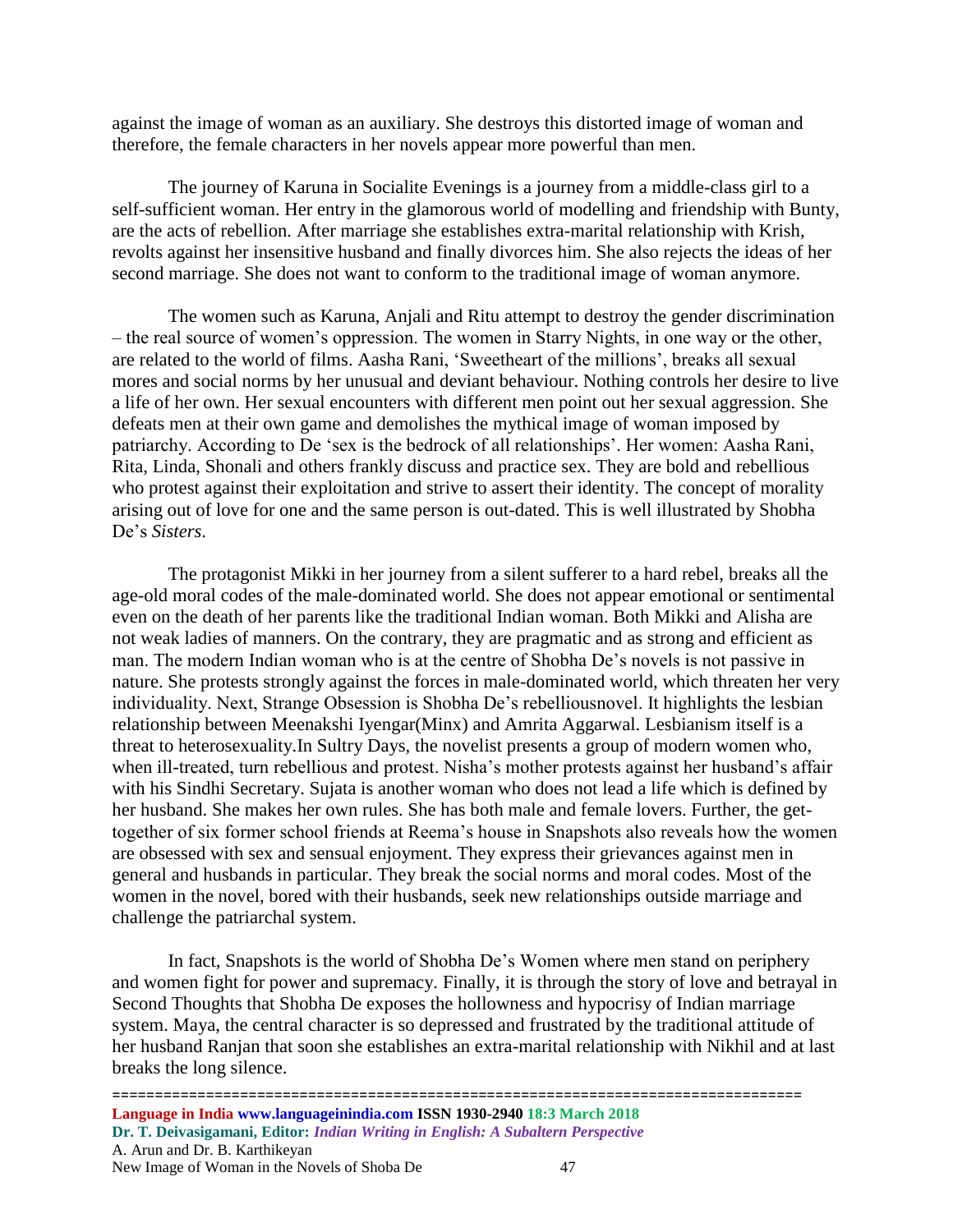In this article, **The Image of Liberated and Emancipated New Woman,** a modest attempt has been made to depict the image of liberated and emancipated women in Shobha De's novels. The chapter also throws a significant light on how the subjugated and marginalized women, through their rebellion, achieve liberation and emancipation. In fact, the fictional world of Shobha De is dominated by the women characters whereas the male characters are pushed into the margin. It is the woman in Shobha De's works who holds all the trump cards. She is a manipulator whose clever strategy looks beyond the male comprehension. In this respect Shobha De's woman is New Indian Woman. In 1960s, with the rise of feminism, there emerged the New Woman, who is completely different from her traditional counterpart. This New Woman is conscious, confident and sometimes even aggressive. She occupies the centre and has got rid of her position of the "other". She is now aware of her destination, that is, to liberate herself from the clutches of unjust taboos and customs imposed on her by the male-dominated society.

The modern women depicted by Shobha De do not depend, for their survival, on their fathers, husbands or sons. They are financially independent and have the required strength to face life with all its ups and downs. They are assertive, practical and strong. They fall into the category of New woman who solves her problems herself. As a writer of the woman-centred fiction De has worked for the complete emancipation of woman. She projects the ideas of liberating woman through self-realization. As a self-realized person, Karuna in Socialite Evenings opts for singlehood as a way of life. She refuses the offer of Girish and Ranbir and gets ready to live her life on her own terms by rejecting the idea of getting married second time. She is emancipated against the orthodox role of women and dominates her male counterparts. Karuna is the modern New Woman, who is independent in every way. She breaks out of the bonds of marriage and lands her feet firm into the profession of her choice that is modelling. Anjali and Ritu are also presented as liberated and emancipated New Women.

In fields such as familial, social, sexual and business, De's women revolt against the traditional image of Indian woman. They are sexually liberated and free-thinking women. Similarly, Aasha Rani of Starry Nights is a liberated woman who lives for her own pleasures and knows no moral codes and value system. Her lesbian experience with friend Linda implies independence from man. Shobha De also reinforces her plea for liberation through the example of Sudha, Aasha Rani's sister. Sudha lives with Amar without marriage. Here cohabitation, and not marriage seems to be the watchword for her. In the Indian tradition marriage is glorified as a holy union of man and woman. It is the turning point and the beginning of a new way of life.

However, in Shobha De's novels all these ideas regarding marriage are shattered by her modern liberated women. With marriage the other important issue that De's novels deal with is sex. Sex to her women is no longer a dreaded and despised thing. Her women enjoy a great deal of sexual freedom. In Sisters, through Mikki and Alisha, Shobha De shows how the concept of marriage and constancy in love has undergone a tremendous change. Mikki's encounters with different men help her to develop into an independent woman who at the cost of her individuality finally saves the Hiralal Industries.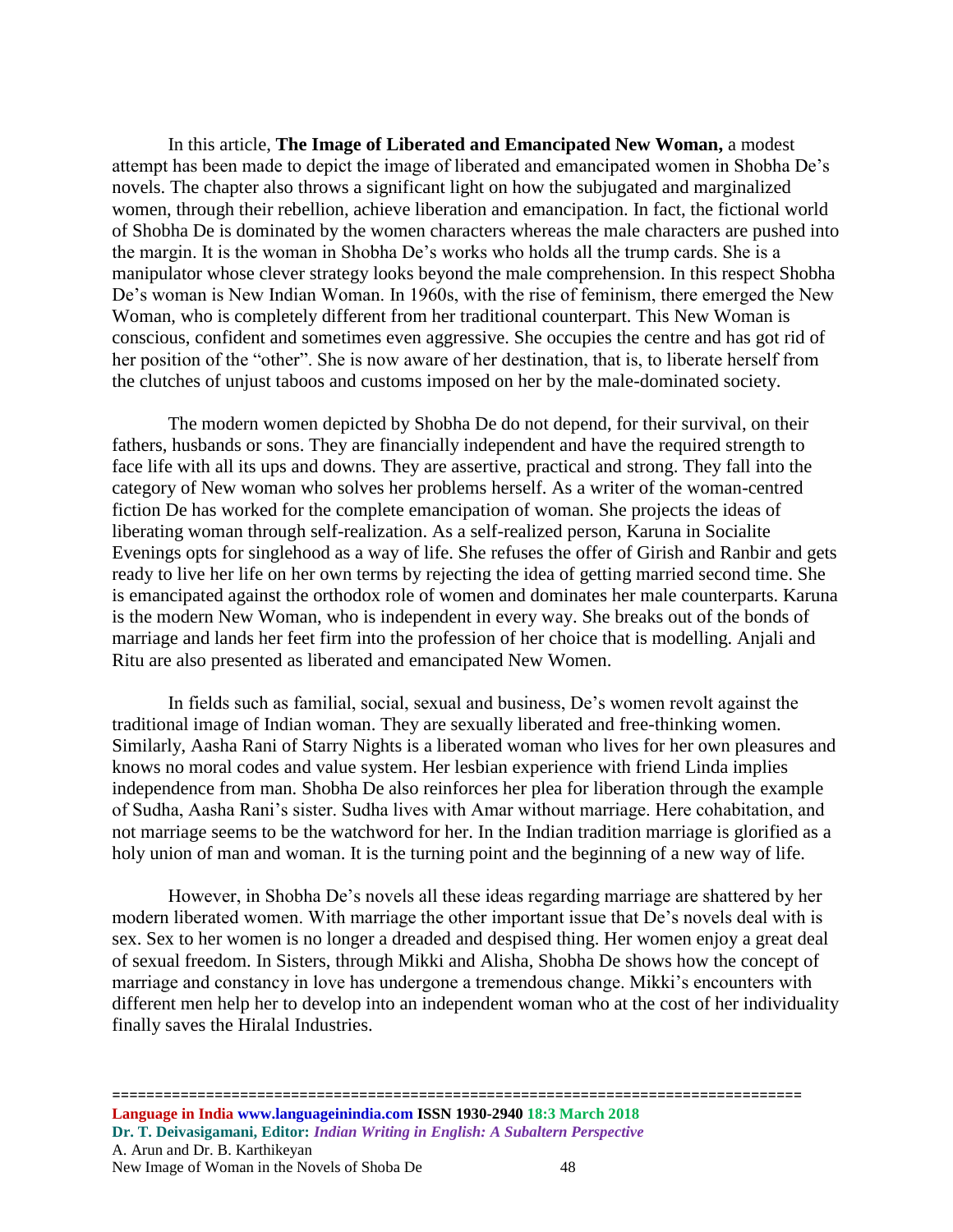Shobha De's women who are unmarried also appear to be expressing their need for sexual liberation. Alisha expresses the novelist's desire of liberation for women in sexual matters. Next, a middle-class working woman Taarini asserts her love for Shashi, despite her husband and children. Shobha De's women break all sorts of taboos and feel liberated. In Strange Obsession, an effort to free themselves completely from dependence on men, women like Meenakshi Iyengar indulge in lesbianism. Here, through the portrayal of Minx, De deconstructs the traditional concepts of love and sex. Shobha De's Sultry Days presents a group of modern women and throws a significant light on the change in the perspective of women. The women such as D'Lima, Lotika, Vimala, Manju, Chandni, Shona, Tanya, Zainab etc. break the established patriarchal norms by their deviant behaviour. Their action and assertions reveal that they are highly liberated young modern women. The world of Snapshots is a world entirely dominated by women. It is a world full of adventures of powerful, emancipated new women. The six women presented in the novel are empowered by their sexuality. They are urban, selfsufficient, economically independent and confident women who transform themselves from 'commodities' to 'identities'. Marriage can no longer hold them down. Such women are Aparna, Rashmi and Reema. The novel Second Thoughts depicts Maya who is caught in a dilemma between her husband's conservatism and her desire for liberation. Finally, Shobha De also breaks the shackles of linguistic discipline by boldly employing highly objectionable language, thereby liberating the language from the male hegemony.

#### **Conclusion**

Summarizes the argument and makes a list of findings deduced from the discussion of the varied world of subjugated, marginalized, rebellious, liberated and emancipated women characters in Shobha De's novels. Being a woman, De is more interested in the predicaments of women. She presents the vital reality and makes us aware of the miseries of women and injustices done to them by their counterparts in the patriarchal society. However, it is an important fact that though De's novels are crowded with female characters, the analysis of the novels reveals her focus is only on the women protagonists, and the other secondary characters are simply mentioned. Furthermore, her novels move around only the metropolitan women whereas rural women do not find place in her novels. They are totally ignored.

Shobha De, restricts her characters to the urban area, ignoring the life of ordinary, illiterate and rural Indian women. As a staunch supporter and an ardent follower of feminism there is a bold and frank depiction of fair sex and feminine attitude in her works. Her novels are the protest novels against the male-dominated Indian society where women are denied the freedom of expression and action. Everywhere they are curbed by many man-made norms and factors victimizing and subjugating them in several ways. As a result of their oppression, exploitation and marginalization, they turn rebellious. Next, through the depiction of warring pairs of women Shobha De brings out the psychological truth that woman is the enemy of the woman. Shobha De's novels represent the new Indian woman's voice. A 'New woman' is in search of self-identity, seeking liberation in all walks of life, replacing the traditional image of Indian woman. The need for women to seek their identity is the message in her novels. However, De also exposes the women's misunderstanding regarding their freedom and mocks at their way of asserting their individuality by posing to be men without concentrating on female empowerment as a whole. Her women protagonists fail to understand that their sexual freedom is